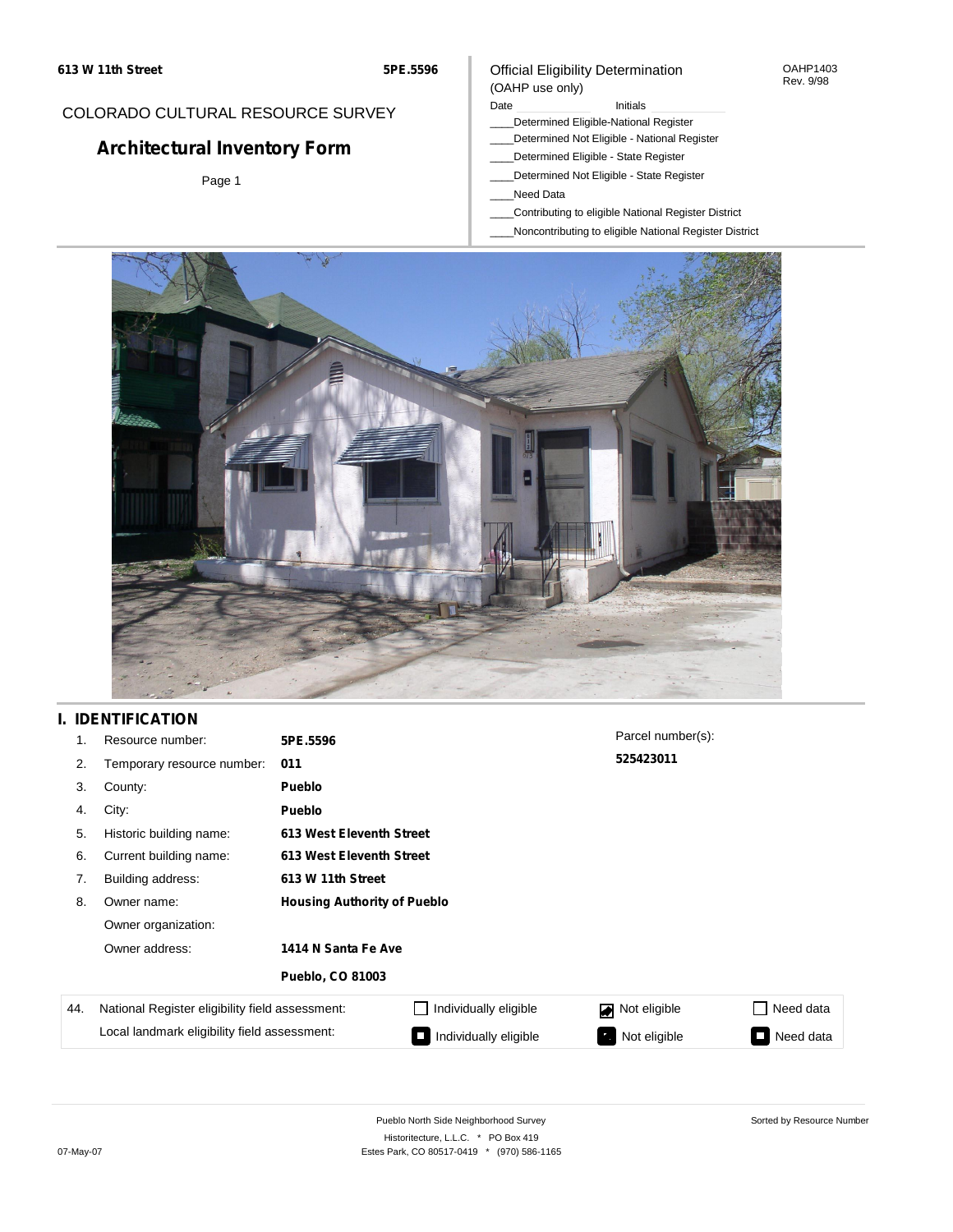Sorted by Resource Number

## **Architectural Inventory Form**

Page 2

## **II. GEOGRAPHIC INFORMATION**

| 9.  | P.M.                | 6th       |     |    |           | Township:               |    |           | <b>20S</b>                  |    |           |           | Range:            | 65W |         |
|-----|---------------------|-----------|-----|----|-----------|-------------------------|----|-----------|-----------------------------|----|-----------|-----------|-------------------|-----|---------|
|     |                     | <b>SW</b> | 1/4 | of | <b>SW</b> | 1/4                     | of | <b>NW</b> | 1/4                         | of | <b>SE</b> | 1/4       | of Section        |     | 25      |
| 10. | UTM reference zone: |           |     |    | 13        |                         |    |           |                             |    |           |           |                   |     |         |
|     | Easting:            |           |     |    |           | 533670                  |    |           |                             |    |           | Northing: |                   |     | 4236440 |
| 11. | USGS quad name:     |           |     |    |           | <b>Northeast Pueblo</b> |    |           |                             |    |           | Scale:    |                   |     | 7.5     |
|     | Year:               |           |     |    |           | 1974)                   |    |           | 1961 (Photorevised 1970 and |    |           |           |                   |     |         |
| 12. | $Lot(s)$ :          |           |     |    |           | Lot 12; Block 43        |    |           |                             |    |           |           |                   |     |         |
|     | Addition:           |           |     |    |           | <b>County Addition</b>  |    |           |                             |    |           |           | Year of addition: |     | 1869    |

13. Boundary description and justification:

The boundary, as described above, contains but does not exceed the land historically associated with this property.

Metes and bounds exist:

П

## **III. ARCHITECTURAL DESCRIPTION**

| 14. | Building plan (footprint, shape):    | L-Shaped Plan                                |                       |
|-----|--------------------------------------|----------------------------------------------|-----------------------|
|     | Other building plan descriptions:    |                                              |                       |
| 15. | Dimensions in feet (length x width): |                                              |                       |
| 16. | Number of stories:                   | 1                                            |                       |
| 17. | Primary external wall material(s):   | <b>Stucco</b><br><b>Wood/Vertical Siding</b> | Other wall materials: |
| 18. | Roof configuration:                  | <b>Gabled Roof/Cross Gabled Roof</b>         |                       |
|     | Other roof configurations:           |                                              |                       |
| 19. | Primary external roof material:      | <b>Asphalt Roof/Composition Roof</b>         |                       |
|     | Other roof materials:                |                                              |                       |
| 20. | Special features:                    | Fence                                        |                       |
|     |                                      | <b>Window/Glass Block</b>                    |                       |

#### 21. General architectural description:

Oriented to the south, this house rests on a pink-painted, concrete foundation. Pink-painted stucco clads the exterior walls. Vertical wood siding, also painted pink, covers the gables. Windows are generally 1-beside-1-light, sliding-sash, with white, vinyl frames and white, aluminum-frame storm windows. The westernmost window on the front (south) façade has glass-block sidelights. Metal, louvered awnings shelter to windows on the front (south) elevation. Surrounded by a black, wrought-iron railing, a 3-step, concrete stoop approaches the front door, which is located on the east end of the asymmetrical façade. It is a 6-panel, white, steel door, opening behind a brown, aluminum-frame storm door. Another doorway pierces the west elevation. A 2-step concrete stoop approaches the door from the north. It is a 6-panel, white, steel door, opening behind a brown, aluminumframe storm door. A round-roof awning, on wood brackets, shelters the door. A plate-glass sliding door is located on the north end of the east elevation. Gray-green asphalt shingles cover the cross-gabled roof, and the rafter ends are exposed but, in most **cases, capped with a fascia board. Arched, louvered attic vents pierce the gables.**

22. Architectural style: **No Style**

|  |  | $\cdot$ . $\cdot$ | −-. |
|--|--|-------------------|-----|
|  |  |                   |     |
|  |  |                   |     |
|  |  |                   |     |
|  |  |                   |     |

Building type:

Other architectural styles:

**Ranch Type**

23. Landscape or special setting features:

Pueblo North Side Neighborhood Survey Historitecture, L.L.C. \* PO Box 419 07-May-07 **Estes Park, CO 80517-0419** \* (970) 586-1165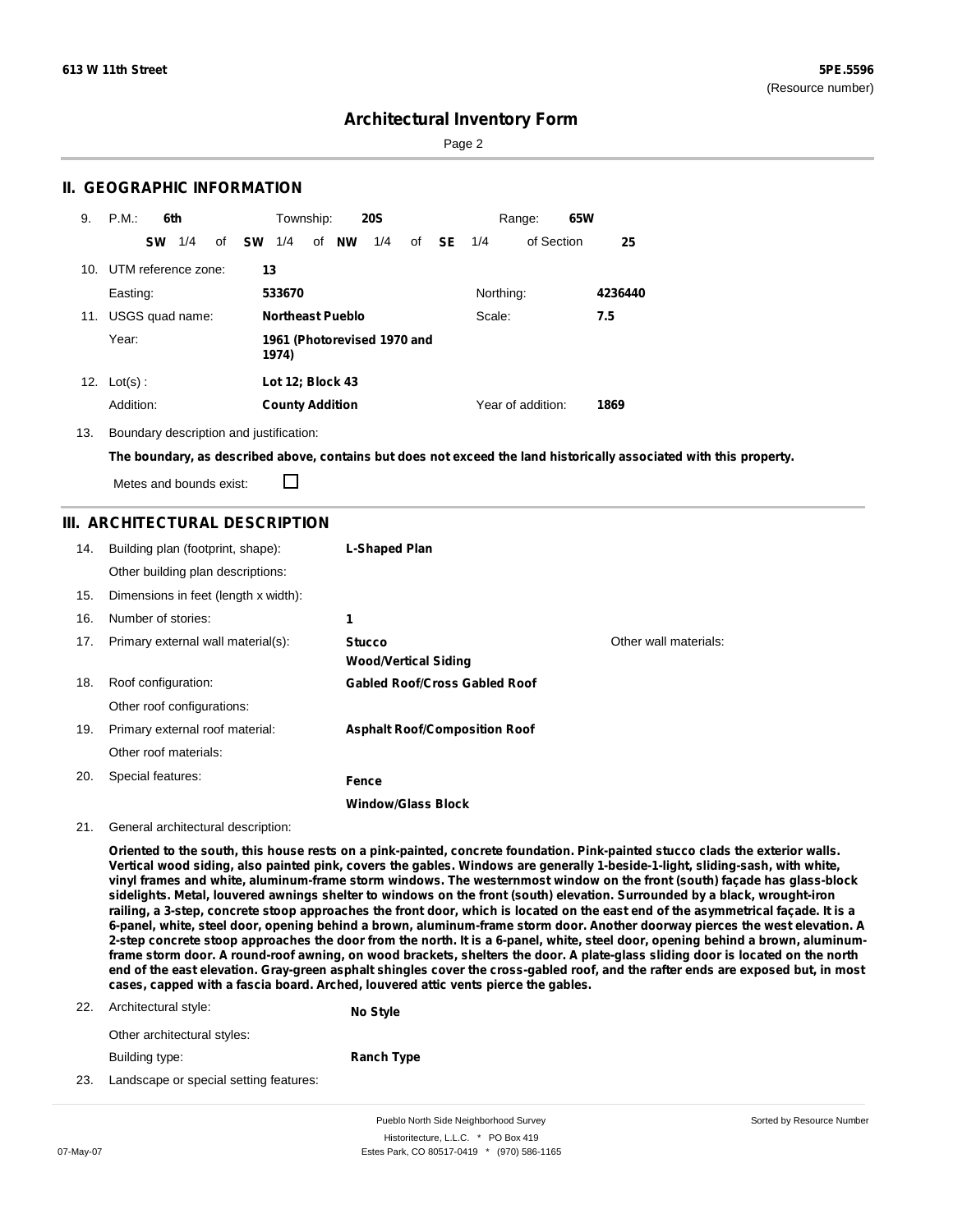Page 3

This property is located on terrain sloping downward from north to south, with an elevation of around 4,700 feet above mean sea level. The neighborhood features modest, one- and two-story houses. A grass strip, generally planted with large cottonwood or elm trees, separates the sidewalk from the street. This property is located on the north side of West 11th Street, an east-west-oriented thoroughfare. It is situated between 611 West 11th Street, to the east, and 615 West 11th Street, to the west. A planted grass yard surrounds the house. A chain-link fence encloses the backyard, while a concrete-block wall extends eastward from the northeast corner of the house. A planter of the same construction lines the front (south) of the house.

#### 24. Associated buildings, features or objects:

| 1 Type:   | Shed                                                                                                                                                                                                                                                                                                                                                                              |
|-----------|-----------------------------------------------------------------------------------------------------------------------------------------------------------------------------------------------------------------------------------------------------------------------------------------------------------------------------------------------------------------------------------|
| Describe: | A modular shed is located northeast of the house. Oriented to the south, the structure rests on<br>a concrete slab. Tan-painted particleboard sheets, with white-painted, 1-by-3-inch<br>cornerboards, clad the exterior walls. A particleboard door, opening on metal strap hinges,<br>dominates the front (south) elevation. Brown asphalt shingles cover the side gabled roof. |

### **IV. ARCHITECTURAL HISTORY**

| 25. | Date of Construction:  | Estimate:                                                 | Actual: | 1980 |
|-----|------------------------|-----------------------------------------------------------|---------|------|
|     | Source of Information: | Warranty Deed 617586. Book 2001, page 654, 2 August 1979. |         |      |
| 26. | Architect:             | n/a                                                       |         |      |
|     | Source of information: |                                                           |         |      |
| 27. | Builder:               | unkown                                                    |         |      |
|     | Source of information: |                                                           |         |      |
| 28. | Original Owner:        | <b>Housing Authority of Pueblo</b>                        |         |      |
|     | Source of information: | Warranty Deed 617586. Book 2001, page 654, 2 August 1979. |         |      |
| 29. | Construction history:  |                                                           |         |      |

With the exception of a barn or garage located on the northern edge of the property, this lot had been vacant until the **construction of the current house in 1980. The storage shed appears to date to circa 1995.**

30. Location: **original** Date of move(s):

### **V. HISTORICAL ASSOCIATIONS**

|     | 31. Original use(s): | <b>Single Dwelling</b> |
|-----|----------------------|------------------------|
| 32. | Intermediate use(s): | <b>Single Dwelling</b> |
|     | 33. Current use(s):  | <b>Single Dwelling</b> |
|     | 34. Site type(s):    | residence              |

35. Historical background:

With the exception of a barn or garage located on the northern edge of the property, this lot had been vacant. In 1980 the Housing Authority of Pueblo constructed the current house. The authority continues to operate it as a housing unit for a low**income family.**

Sources of information: 36.

**Pueblo County Office of Tax Assessor. Property information card [internet].**

**Sanborn Fire Insurance Maps (for Pueblo, Colorado). New York: Sanborn Map and Publishing Co., 1883, 1886, 1889, 1893, 1904-05, 1904-51, and 1904-52.**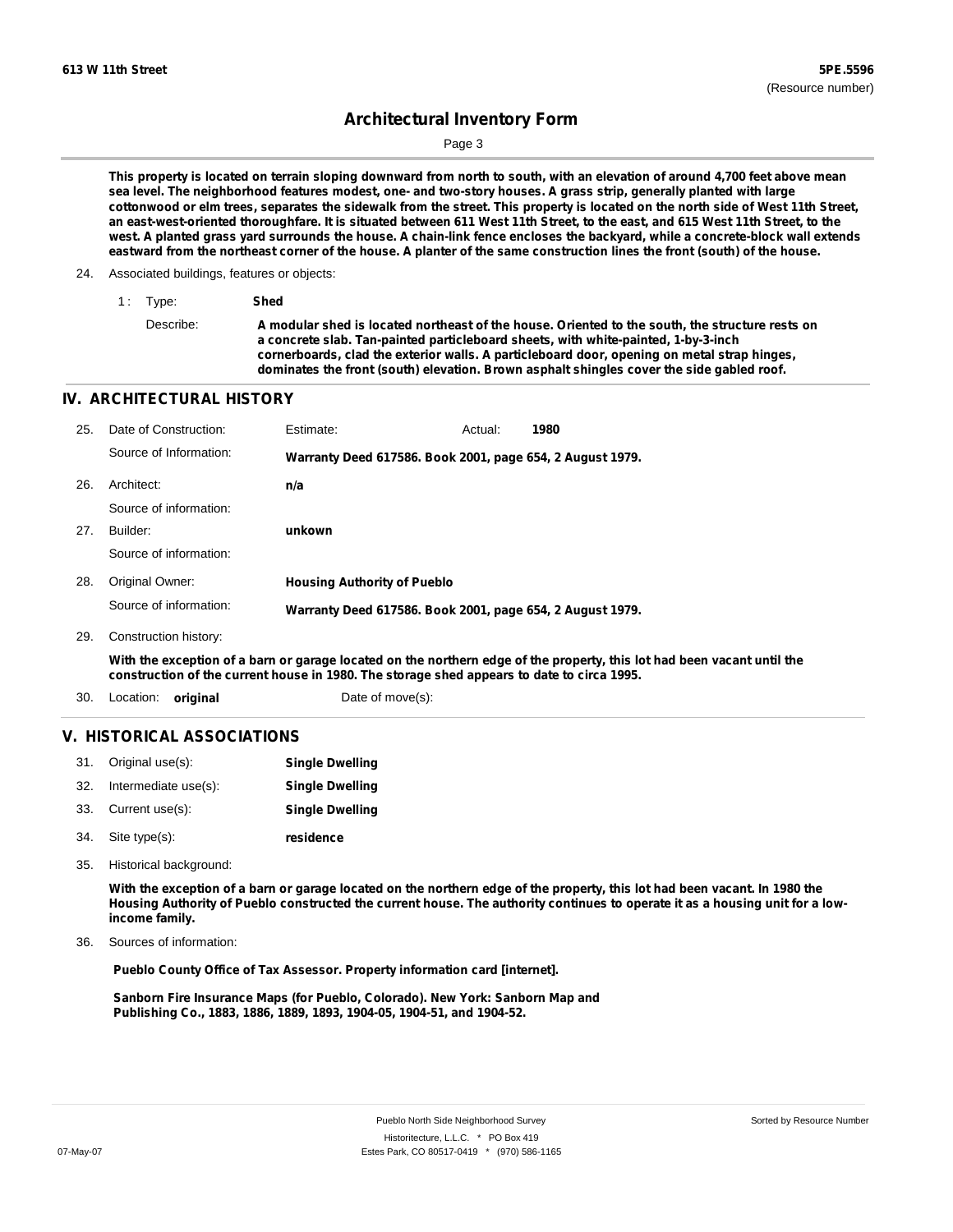۰

Sorted by Resource Number

# **Architectural Inventory Form**

Page 4

|     | <b>VI. SIGNIFICANCE</b>                                                                                                                                                                                                                                                                                                                                                                                                                                                                                                                                                                                                                                                                                                                                                                                                                                                                                                                                                                                                                                                                                                                                                                                                                                                                                                                                                                                                                                                                                                                                                                                                                                                                                                                                                                                                                                                                                                                                                                                                                                                                                                                                                                                                                                                               |
|-----|---------------------------------------------------------------------------------------------------------------------------------------------------------------------------------------------------------------------------------------------------------------------------------------------------------------------------------------------------------------------------------------------------------------------------------------------------------------------------------------------------------------------------------------------------------------------------------------------------------------------------------------------------------------------------------------------------------------------------------------------------------------------------------------------------------------------------------------------------------------------------------------------------------------------------------------------------------------------------------------------------------------------------------------------------------------------------------------------------------------------------------------------------------------------------------------------------------------------------------------------------------------------------------------------------------------------------------------------------------------------------------------------------------------------------------------------------------------------------------------------------------------------------------------------------------------------------------------------------------------------------------------------------------------------------------------------------------------------------------------------------------------------------------------------------------------------------------------------------------------------------------------------------------------------------------------------------------------------------------------------------------------------------------------------------------------------------------------------------------------------------------------------------------------------------------------------------------------------------------------------------------------------------------------|
| 37. | Local landmark designation:<br>Yes $\Box$<br>No.<br>$\mathcal{F}_\alpha$                                                                                                                                                                                                                                                                                                                                                                                                                                                                                                                                                                                                                                                                                                                                                                                                                                                                                                                                                                                                                                                                                                                                                                                                                                                                                                                                                                                                                                                                                                                                                                                                                                                                                                                                                                                                                                                                                                                                                                                                                                                                                                                                                                                                              |
|     | Designation authority:                                                                                                                                                                                                                                                                                                                                                                                                                                                                                                                                                                                                                                                                                                                                                                                                                                                                                                                                                                                                                                                                                                                                                                                                                                                                                                                                                                                                                                                                                                                                                                                                                                                                                                                                                                                                                                                                                                                                                                                                                                                                                                                                                                                                                                                                |
|     | Date of designation:                                                                                                                                                                                                                                                                                                                                                                                                                                                                                                                                                                                                                                                                                                                                                                                                                                                                                                                                                                                                                                                                                                                                                                                                                                                                                                                                                                                                                                                                                                                                                                                                                                                                                                                                                                                                                                                                                                                                                                                                                                                                                                                                                                                                                                                                  |
| 38. |                                                                                                                                                                                                                                                                                                                                                                                                                                                                                                                                                                                                                                                                                                                                                                                                                                                                                                                                                                                                                                                                                                                                                                                                                                                                                                                                                                                                                                                                                                                                                                                                                                                                                                                                                                                                                                                                                                                                                                                                                                                                                                                                                                                                                                                                                       |
|     | Applicable National Register criteria:<br>A. Associated with events that have made a significant contribution to the broad pattern of our history.<br>B. Associated with the lives of persons significant in our past.<br>$\mathsf{L}$<br>C. Embodies the distinctive characteristics of a type, period, or method of construction, or represents the work<br>П<br>of a master, or that possess high artistic values, or represents a significant and distinguished entity whose<br>components may lack individual distinction.<br>D. Has yielded, or may be likely to yield, information important in history or prehistory.<br>Qualifies under Criteria Considerations A through G (see manual).<br>$\mathbf{I}$<br>Does not meet any of the above National Register criteria.<br>♦<br><b>Pueblo Standards for Designation:</b><br><u>1a. History</u><br>Have direct association with the historical development of the city, state, or nation; or<br>$\mathbf{r}_i$<br><u>1b. History</u><br>Be the site of a significant historic event; or<br>$\blacksquare$<br>1c. History<br>Have direct and substantial association with a person or group of persons who had influence on society.<br>$\sim$<br>2a. Architecture<br>Embody distinguishing characteristics of an architectural style or type; or<br>О<br>2b. Architecture<br>Be a significant example of the work of a recognized architect or master builder, or<br>$\mathcal{L}_{\mathcal{A}}$<br>2c. Architecture<br>Contain elements of architectural design, engineering, materials, craftsmanship, or artistic merit which represent a<br>О<br>significant or influential innovation;<br>2d. Architecture<br>Portray the environment of a group of people or physical development of an area of the city in an era of history<br>о<br>characterized by a distinctive architectural style.<br>3a. Geography<br>Have a prominent location or be an established, familiar, and orienting visual feature of the contemporary city, or<br>3b. Geography<br>Promote understanding and appreciation of Pueblo's environment by means of distinctive physical characteristics<br>or rarity; or<br>3c. Geography<br>Make a special contribution to Pueblo's distinctive character.<br>$\overline{\phantom{a}}$<br>Not Applicable |
|     | Does not meet any of the above Pueblo landmark criteria.<br>n.                                                                                                                                                                                                                                                                                                                                                                                                                                                                                                                                                                                                                                                                                                                                                                                                                                                                                                                                                                                                                                                                                                                                                                                                                                                                                                                                                                                                                                                                                                                                                                                                                                                                                                                                                                                                                                                                                                                                                                                                                                                                                                                                                                                                                        |
| 39. | Area(s) of Significance:<br><b>Not Applicable</b>                                                                                                                                                                                                                                                                                                                                                                                                                                                                                                                                                                                                                                                                                                                                                                                                                                                                                                                                                                                                                                                                                                                                                                                                                                                                                                                                                                                                                                                                                                                                                                                                                                                                                                                                                                                                                                                                                                                                                                                                                                                                                                                                                                                                                                     |
| 40. | Period of Significance:<br>n/a                                                                                                                                                                                                                                                                                                                                                                                                                                                                                                                                                                                                                                                                                                                                                                                                                                                                                                                                                                                                                                                                                                                                                                                                                                                                                                                                                                                                                                                                                                                                                                                                                                                                                                                                                                                                                                                                                                                                                                                                                                                                                                                                                                                                                                                        |
| 41. | National:<br>Level of significance:<br>Local<br>State<br>$\Box$<br>П                                                                                                                                                                                                                                                                                                                                                                                                                                                                                                                                                                                                                                                                                                                                                                                                                                                                                                                                                                                                                                                                                                                                                                                                                                                                                                                                                                                                                                                                                                                                                                                                                                                                                                                                                                                                                                                                                                                                                                                                                                                                                                                                                                                                                  |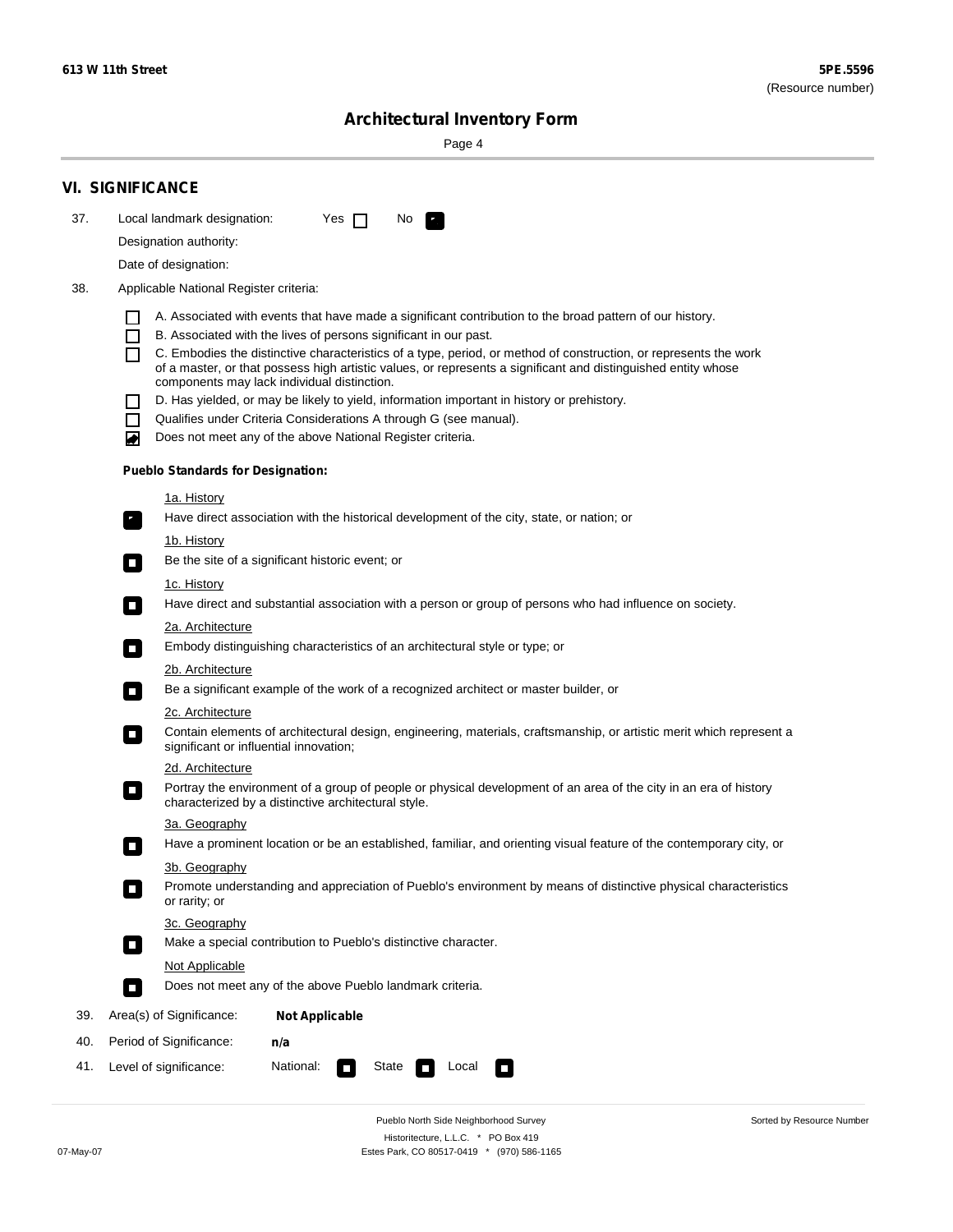Page 5

#### 42. Statement of significance:

Because this property is less than 50 years old and does not meet any of criteria considerations A through G, it is ineligible for listing in the National Register of Historic Places. Moreover, the architectural and historical significance are not to the extent that the property would qualify for individual listing in the Colorado State Register of Historic Properties or as a City of Pueblo landmark. Given its age, the property should not be considered a contributing resource within any potential historic **district.**

43. Assessment of historic physical integrity related to significance:

Constructed in 1980, the principal building on this property exhibits a high level of physical integrity relative to the seven aspects of integrity as defined by the National Park Service and the Colorado Historical Society: location, setting, design, **materials, workmanship, feeling, and association. It has not been significantly altered since its construction.**

### **VII. NATIONAL REGISTER ELIGIBILITY ASSESSMENT**



Yes Yes

m m No **Ex** 

 $N$ o  $N/A$ 

 $N/A$ 

If there is National Register district potential, is this building contributing:

If the building is in existing National Register district, is it contributing: 46.

### **VIII. RECORDING INFORMATION**

| 47. | Photograph numbers): | <b>CD-ROM Photo Disc: North Side Photos</b><br>File Name(s): 11thstw613                                                       |
|-----|----------------------|-------------------------------------------------------------------------------------------------------------------------------|
|     | Negatives filed at:  | <b>Special Collections</b><br><b>Robert Hoag Rawlings Public Library</b><br>100 East Abriendo Avenue<br>Pueblo, CO 81004-4290 |
| 48. | Report title:        | <b>Pueblo North Side Neighborhood Survey</b>                                                                                  |
| 49. | $Date(s)$ :          | 04/19/05                                                                                                                      |
| 50. | Recorder(s):         | <b>Adam Thomas</b>                                                                                                            |
| 51. | Organization:        | Historitecture, L.L.C.                                                                                                        |
| 52. | Address:             | <b>PO Box 419</b>                                                                                                             |
|     |                      | Estes Park, CO 80517-0419                                                                                                     |
| 53. | Phone number(s):     | (970) 586-1165                                                                                                                |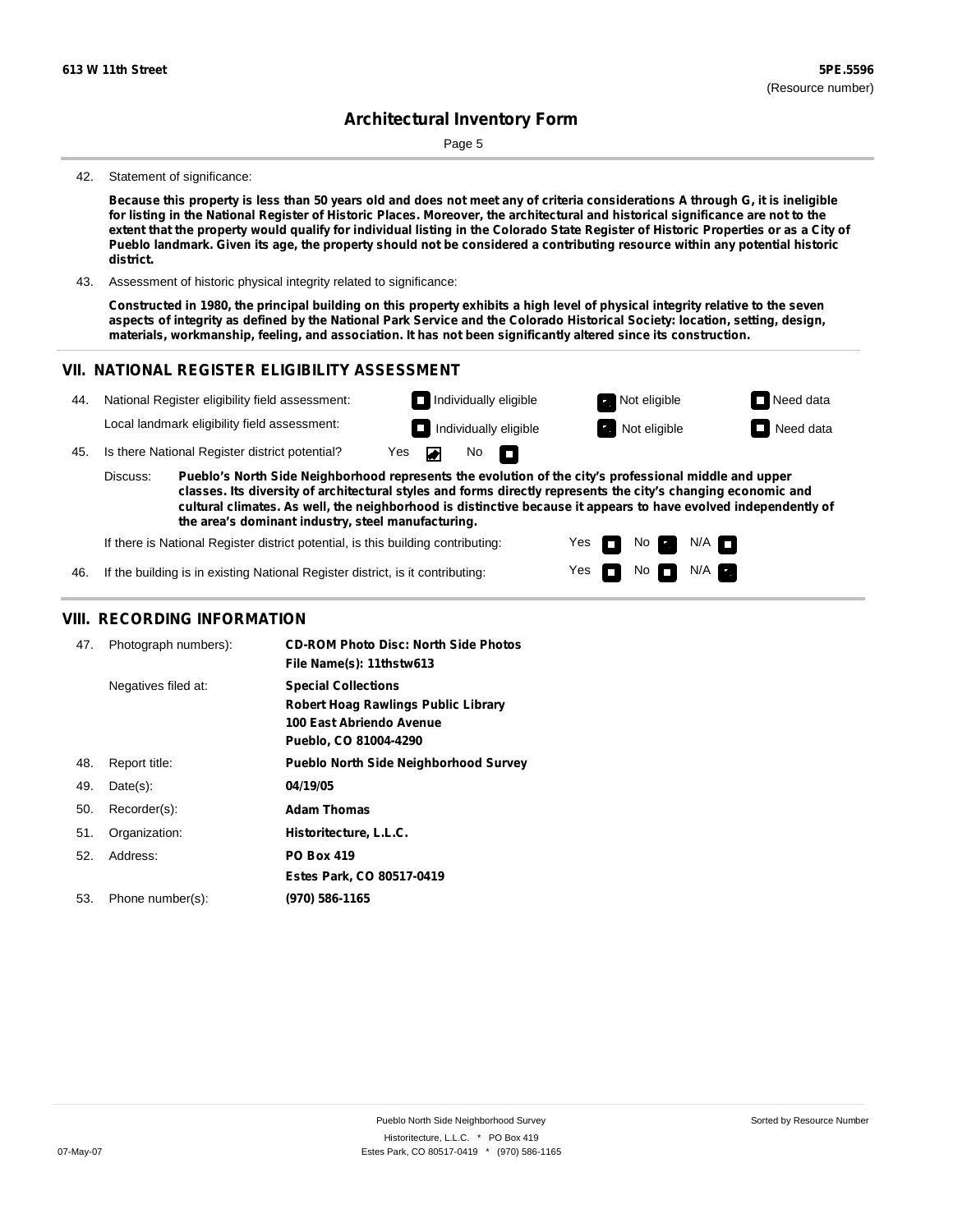Page 6